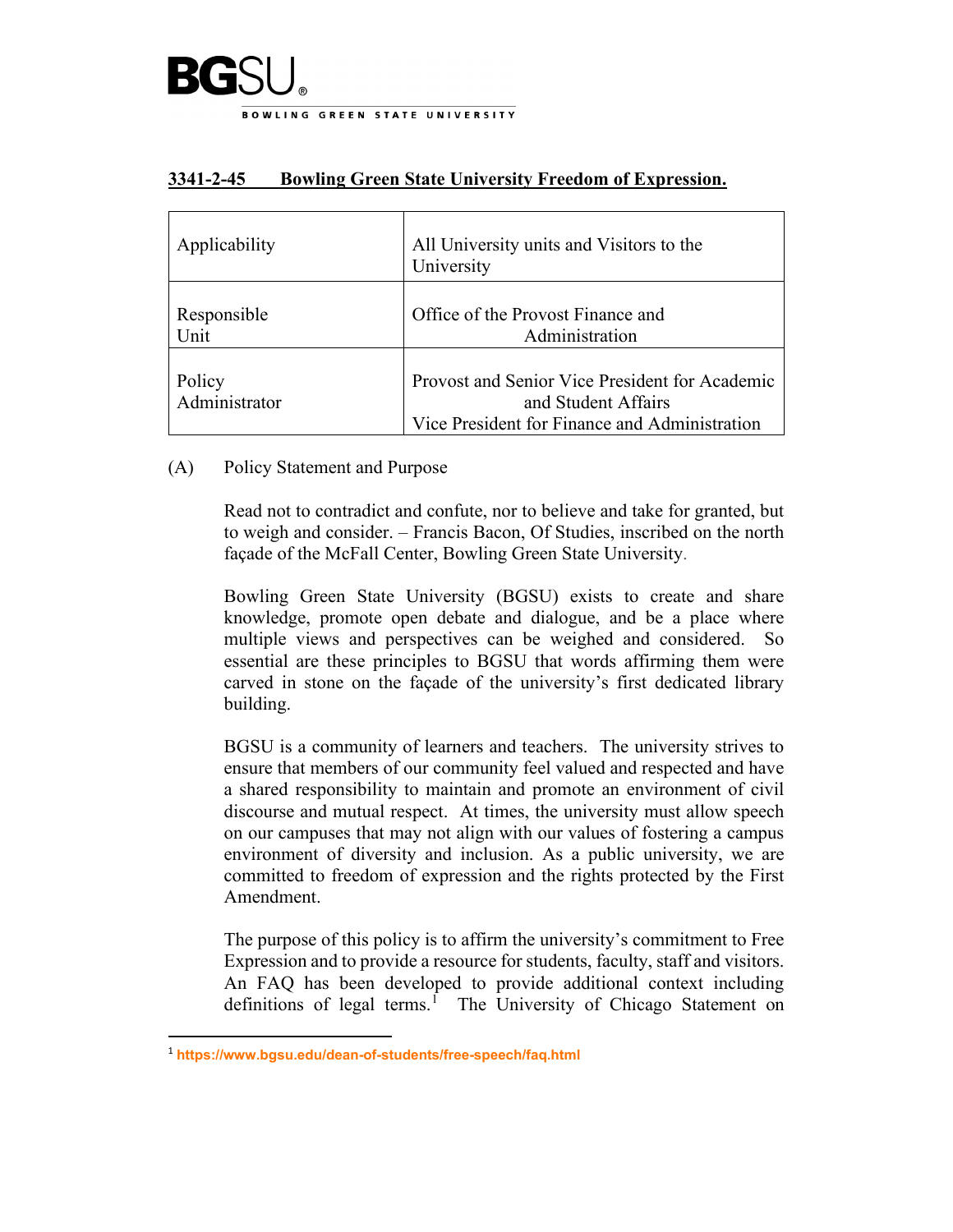Principles of Free Expression informs this Policy and BGSU acknowledges and appreciates the work of the Statement's authors. [2](#page-1-0)

(B) Policy Scope

This policy applies to all students, student organizations, faculty, staff and visitors concerning expressive activities that take place on BGSU property (owned, leased, or controlled premises), at BGSU-sponsored events, and in connection with a BGSU-recognized program or activity.

This policy shall not be construed to impair any right or activity, including speech, protest, or assembly protected by the U.S. Constitution.

Nothing within this policy shall be interpreted as preventing BGSU from restricting expressive activities that the First Amendment of the U.S. Constitution or Article I, Sections 3 and 11 of the Ohio Constitution does not protect. Further, nothing in this policy shall be interpreted as restricting or impairing the university's obligations under federal law including, but not limited to, Title IV of the Higher Education Act of 1965, Title VI of the Civil Rights Act of 1962, Title VII of the Civil Rights Act of 1964, Title IX of the Education Amendments of 1972, Section 504 of the Rehabilitation Act of 1973, Title II of the Americans With Disabilities Act, Age Discrimination in Employment Act and the Age Discrimination Act of 1975 as addressed through its non-discrimination and Title IX policies.

- (C) Definitions
	- (1) Student means any person who is enrolled on a full-time or part-time basis at BGSU.
	- (2) Student organization means an officially recognized student organization or a group of students seeking official university recognition as a student organization.
	- (3) Expressive activities mean any lawful verbal, written, audiovisual, or electronic/digital means by which individuals may communicate ideas, including all forms of peaceful assembly, protests, speeches,

<span id="page-1-0"></span><sup>2</sup> **<https://provost.uchicago.edu/sites/default/files/documents/reports/FOECommitteeReport.pdf>**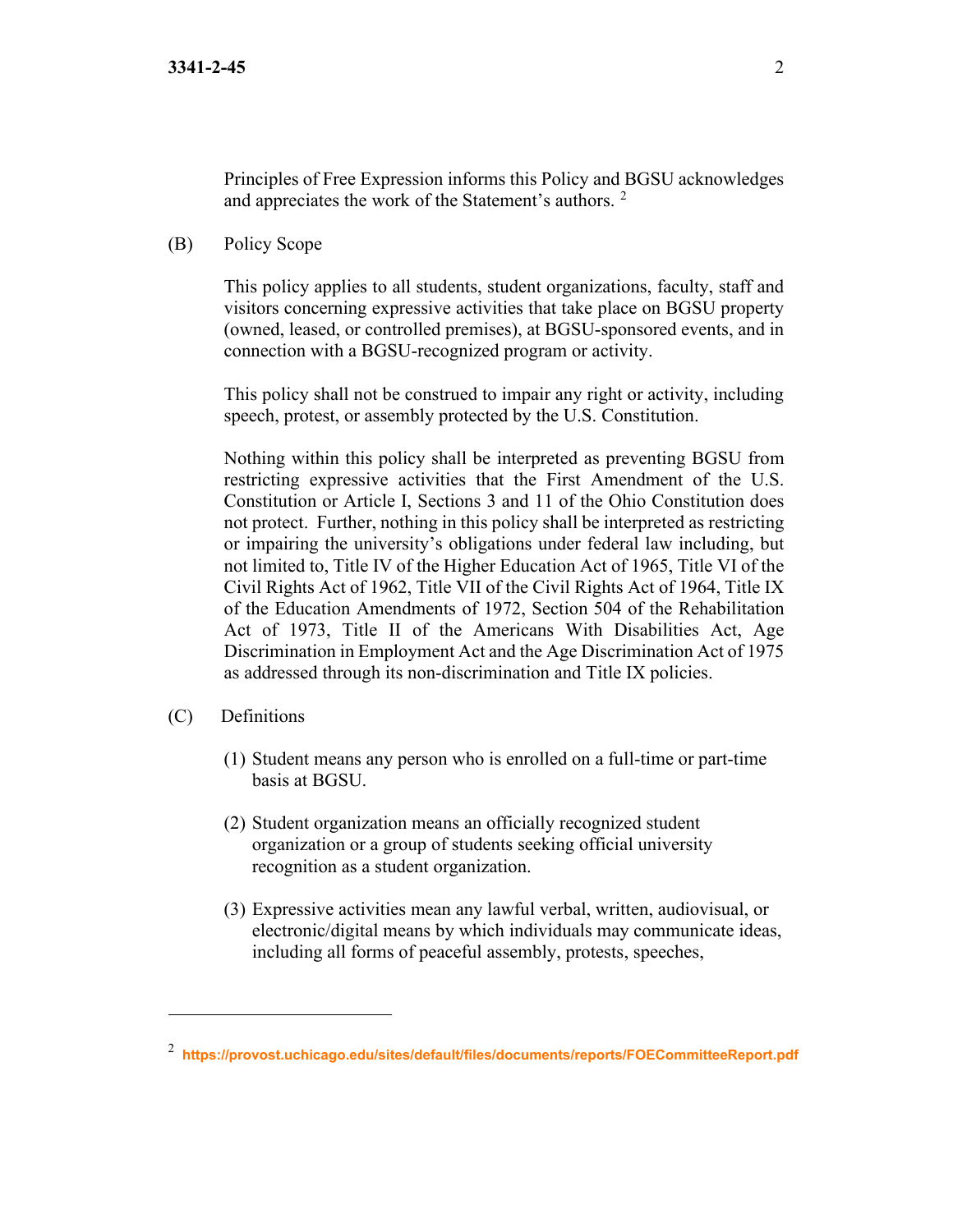distribution of literature, carrying and displaying signs, and circulating petitions.

- (D) Time, Place, and Manner Limitations on Expression and the Avoidance of Disruption
	- (1) The university welcomes a robust exchange of ideas and acknowledges that this will include protests, marches, demonstrations, petitioning, leafletting, chalking, and other expressions that will take place in outdoor spaces. When conducted on university property these activities are subject to two categories of university regulation:
		- (a) Rules prohibiting activities that substantially and materially disrupt university operations; and
		- (b) Rules that regulate the time, place and manner of expressive activities.

The university has both types of rules. The precise application of these rules varies depending on the nature of the university space. The rules must always be view-point and content-neutral, reasonable, and allow for numerous alternative methods of expression. These rules are to be applied narrowly and never in a manner that is inconsistent with the university's core commitment to the free and open exchange of ideas.

- (E) Assembly and Expressive Activities
	- (1) BGSU strives to support any individual or group who endeavors to engage in expressive activities while undertaking the responsibilities that come with exercising these rights. Some of the responsibilities associated with these rights include ensuring that:
		- (a) University operations are not substantially and materially disrupted
		- (b) Building entries and exits, walkways, and roadways remain accessible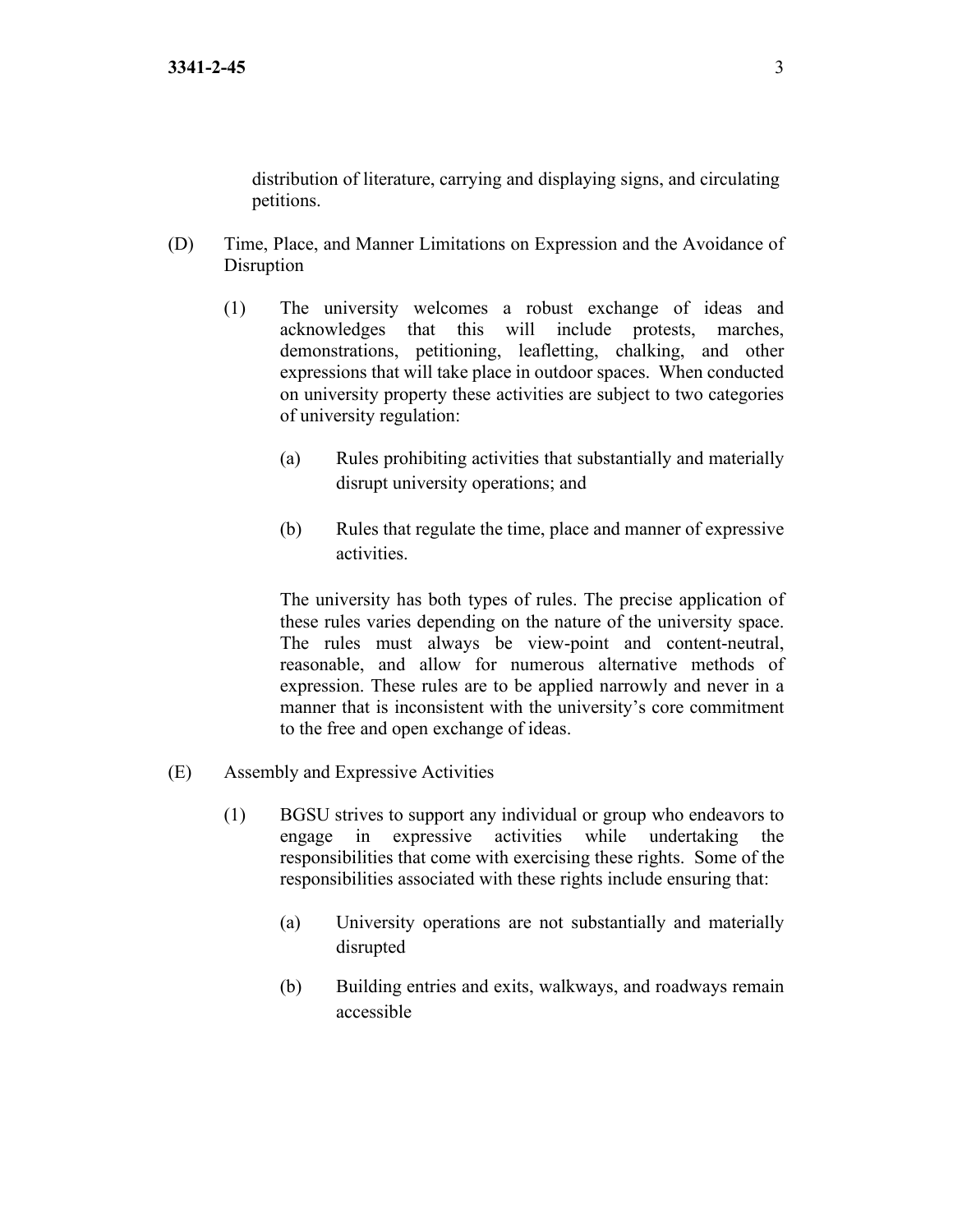- (c) An expressive activity does not prevent campus community members from being able to move freely about campus
- (d) The use of signs, banners, and display boards do not impede university operations
- (e) There is no destruction to property or harm to persons
- (f) The expressive activity does not violate any laws
- (g) The expressive activity complies with university policies
- (h) The expressive activity does not pose a true threat to persons or the community
- (i) The expressive activity does not constitute harassment, as specifically defined in section (I), against a specific individual/group that unreasonably interferes with that individual's/group's educational experience
- (j) The expressive activity does not endanger the physical safety of others
- (2) In order for the university to best assist in meeting these responsibilities, we encourage organizers to inform us of planned expressive activities. Prior to sponsoring a rally, demonstration, march, or other group event, the organization or individual coordinating the activity is encouraged to complete the space reservation process two business days in advance through the main campus Office of Conference & Event Services or the Office of Budget and Operations for the Firelands campus. Advance notice enables the university to help ensure the activity takes place in a safe manner and support for the activity is identified, if needed.
- (3) Demonstrations, marches, and non-university invited speakers may not be in campus buildings or obstruct or disrupt any university operations. In the past, non-university affiliated speakers have used the following areas for demonstrations, marches and similar expressive activities: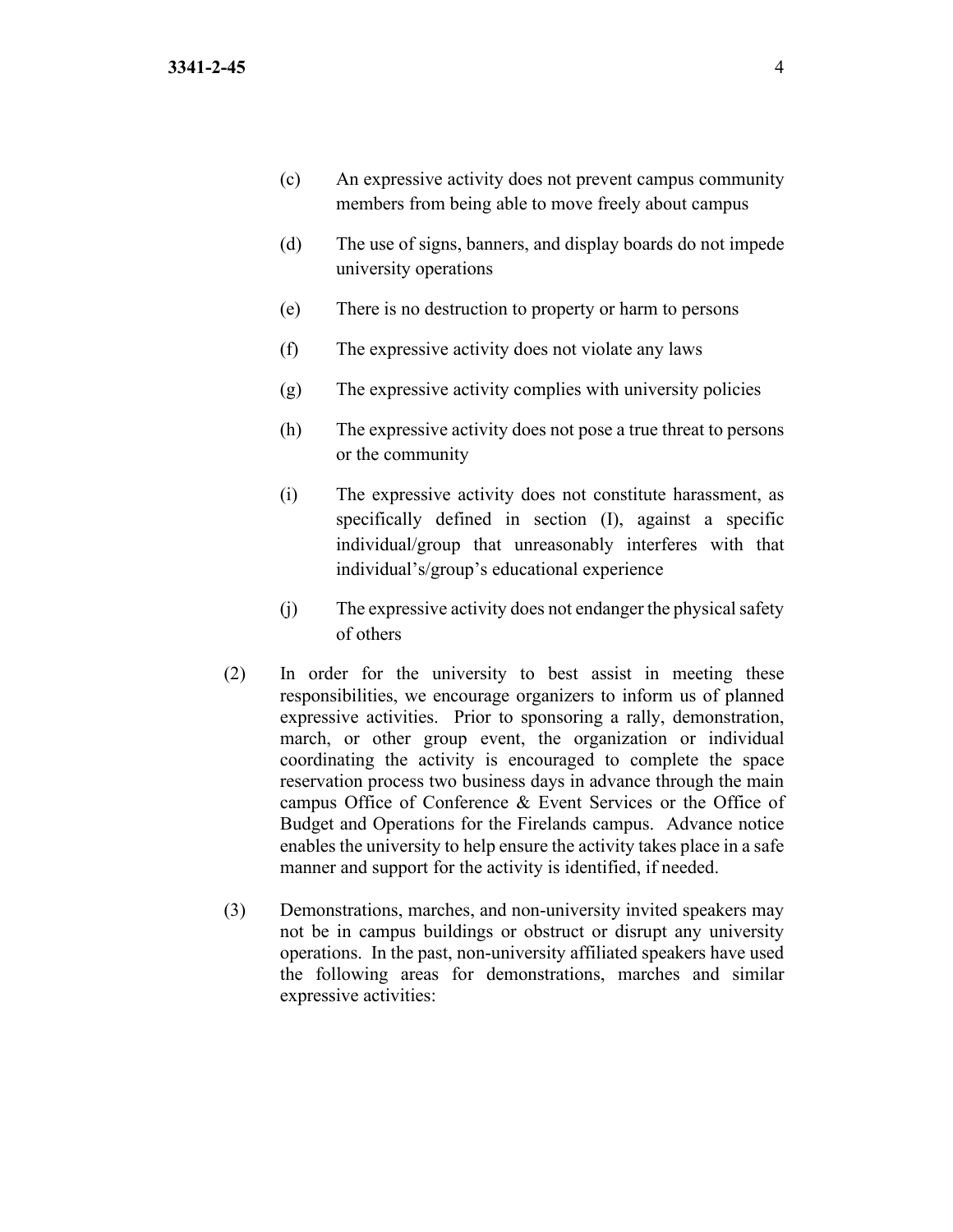- (a) Bowen-Thompson Student Union, Oval
- (b) Education Building Steps
- (c) Education/Business Administration/Library Lawn (Carillon Park)
- (d) Thompson Quadrangle
- (e) Math Science Lawn
- (f) Oaks/McDonald Lawn
- (4) Expressive activities are not confined to the outdoor locations listed in D.3 above and may take place elsewhere in accordance with this policy.
- (F) Space and Facilities Reservations

So as not to interfere with its mission and operation, without regard to viewpoint and content of expressive activities, the university has the right to determine the time, place and manner its spaces and facilities can be used. The use of university facilities and grounds must conform to the following university policies and to local, state and federal laws.

Use of campus grounds must comply with the provisions on "Space and Facilities Reservations Including Use of Campus Grounds". See, policy 3341-6-42: **[https://www.bgsu.edu/content/dam/BGSU/general](https://www.bgsu.edu/content/dam/BGSU/general-counsel/documents/Space-and-Facilities-Reservations-Including-Use-of-Campus-Grounds.pdf)[counsel/documents/Space-and-Facilities-Reservations-Including-Use-of-Campus-](https://www.bgsu.edu/content/dam/BGSU/general-counsel/documents/Space-and-Facilities-Reservations-Including-Use-of-Campus-Grounds.pdf)[Grounds.pdf](https://www.bgsu.edu/content/dam/BGSU/general-counsel/documents/Space-and-Facilities-Reservations-Including-Use-of-Campus-Grounds.pdf)**

(G) Use of Amplification Equipment

Use of amplification equipment must be in accordance with regulations as stated in the Sound Amplification Policy. See, policy 3341-6-3: **[https://www.bgsu.edu/content/dam/BGSU/general-counsel/documents/Amplified-](https://www.bgsu.edu/content/dam/BGSU/general-counsel/documents/Amplified-Sound-Policy.pdf)[Sound-Policy.pdf](https://www.bgsu.edu/content/dam/BGSU/general-counsel/documents/Amplified-Sound-Policy.pdf)**

(H) Temporary Structures

No temporary structure may be erected on campus grounds without prior written approval. See, policy 3341-6-42 (C): **[https://www.bgsu.edu/content/dam/BGSU/general-counsel/documents/Space-and-](https://www.bgsu.edu/content/dam/BGSU/general-counsel/documents/Space-and-Facilities-Reservations-Including-Use-of-Campus-Grounds.pdf)[Facilities-Reservations-Including-Use-of-Campus-Grounds.pdf](https://www.bgsu.edu/content/dam/BGSU/general-counsel/documents/Space-and-Facilities-Reservations-Including-Use-of-Campus-Grounds.pdf)**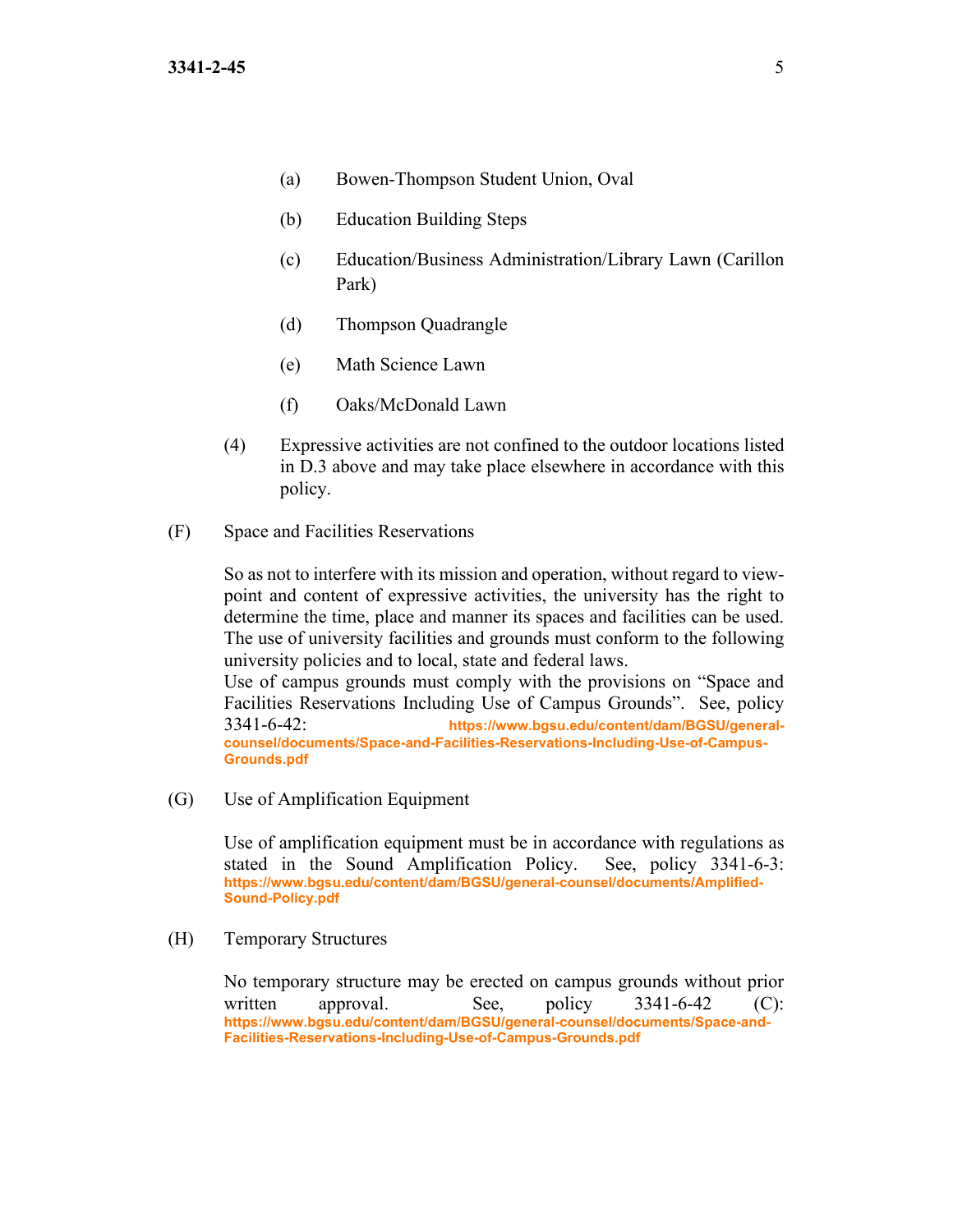## (I) Free Speech and Harassment

Ohio Revised Code 3345.0212 requires each public university in Ohio to adopt a policy on harassment that is consistent with and adheres strictly to the definition of harassment in section 3345.0122 of the Ohio Revised Code.

The university believes that the right of expression is as necessary as the right of inquiry and that both must be preserved as essential to the pursuit and dissemination of knowledge and truth. However, the university's commitment to freedom of expression does not extend to harassment. Under section 3345.0122, harassment is defined as conduct and/or expression that is:

1. not protected by the First Amendment to the United States Constitution or Article I of the Ohio Constitution (Unprotected Expression);

2. unwelcome; and

3. so severe, pervasive, and objectively offensive that it effectively denies an individual equal access to the individual's education program or activity.

Expression (either in person, in writing or by telecommunication) must meet all three elements to be actionable under this policy.

Some harassment as defined in this policy may also rise to the level of a crime (e.g. a true threat, child pornography) and should be reported to the BGSU Police Department. For emergencies call 911 and for nonemergencies call (419) 372-2346.

- (J) Reporting Violations
	- Alleged violations of this policy should be reported to the Office of the Dean of Students. Reports may be submitted via See It. Hear It. Report It. or by call the office during business hours at (419) 372- 2843.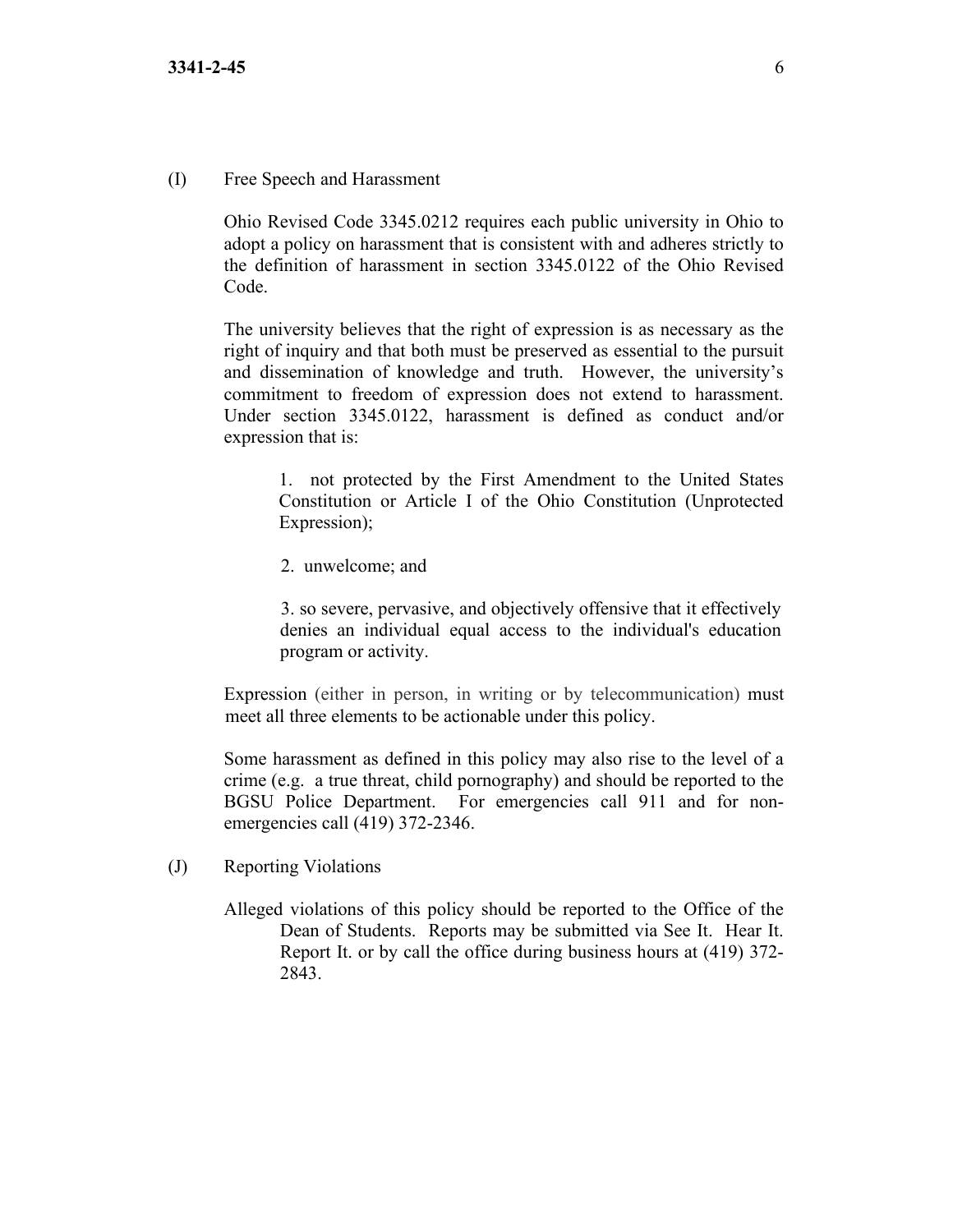(K) Compilation of Relevant Policies

Following are URLs to the university policies most relevant to expressive activities.

- (1) Faculty and Academic Freedom
	- (a) Article I: The Basic Principles of BGSU Academic Charter, Policy 3341-1-08: **[https://www.bgsu.edu/faculty](https://www.bgsu.edu/faculty-senate/academic-charter.html)[senate/academic-charter.html](https://www.bgsu.edu/faculty-senate/academic-charter.html)**
	- (b) Article 9, Collective Bargaining Agreement. **[https://www.bgsu.edu/content/dam/BGSU/health-and-human](https://www.bgsu.edu/content/dam/BGSU/health-and-human-services/OnboardingDocuments/cba3-20190701.pdf)[services/OnboardingDocuments/cba3-20190701.pdf](https://www.bgsu.edu/content/dam/BGSU/health-and-human-services/OnboardingDocuments/cba3-20190701.pdf)**
	- (c) Policy on university libraries collection policies, see 3341- 3-60(B)(5)(c): **[https://www.bgsu.edu/general-counsel/university](https://www.bgsu.edu/general-counsel/university-policies/university-libraries-collection-policies--undergraduate.html)[policies/university-libraries-collection-policies-](https://www.bgsu.edu/general-counsel/university-policies/university-libraries-collection-policies--undergraduate.html) [undergraduate.html](https://www.bgsu.edu/general-counsel/university-policies/university-libraries-collection-policies--undergraduate.html)**
- (2) Commercial solicitations on university property is governed by the university policy on solicitation, see policy 3341-5-25: **[https://www.bgsu.edu/content/dam/BGSU/general](https://www.bgsu.edu/content/dam/BGSU/general-counsel/documents/Solicitation.pdf)[counsel/documents/Solicitation.pdf](https://www.bgsu.edu/content/dam/BGSU/general-counsel/documents/Solicitation.pdf)**
- (3) Students and Student Organizations
	- (a) Student Rights and Responsibilities

See, policy 3341-2-37: **[https://www.bgsu.edu/general](https://www.bgsu.edu/general-counsel/university-policies/student-rights-and-responsibilities.html)[counsel/university-policies/student-rights-and](https://www.bgsu.edu/general-counsel/university-policies/student-rights-and-responsibilities.html)[responsibilities.html](https://www.bgsu.edu/general-counsel/university-policies/student-rights-and-responsibilities.html)**

(b) Advertisements and Postings

This university policy addresses the display of posters, notices, handbills, fliers, banners, yard signs, chalking, and other forms of posting. See, policy 3341-2-2: **[https://www.bgsu.edu/content/dam/BGSU/general](https://www.bgsu.edu/content/dam/BGSU/general-counsel/documents/Advertisement.pdf)[counsel/documents/Advertisement.pdf](https://www.bgsu.edu/content/dam/BGSU/general-counsel/documents/Advertisement.pdf)**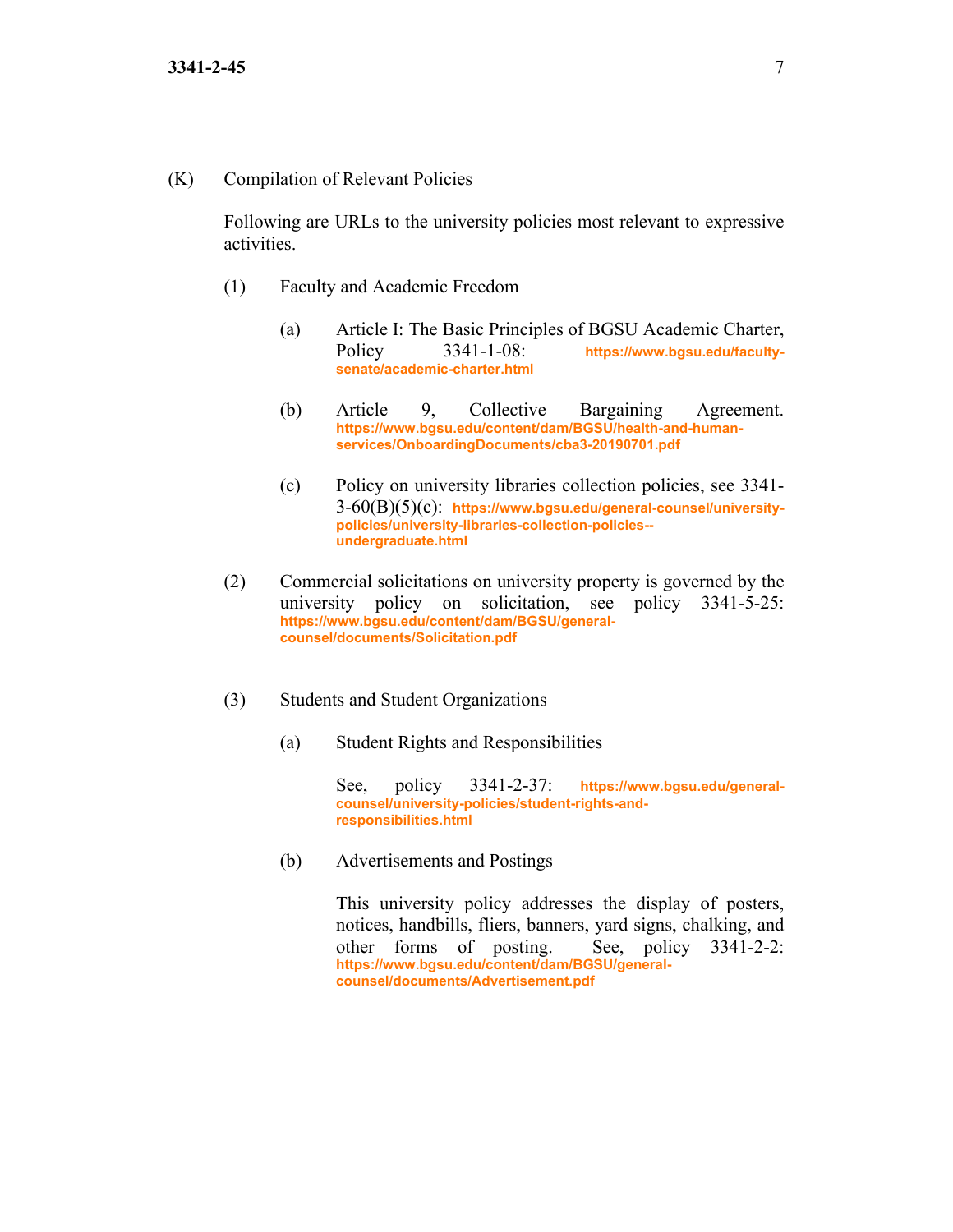(c) Guest Speakers

The university encourages student organizations and university departments to invite speakers to our campuses. Recognized student organizations and university departments must comply with all university policies regarding the reservation of space for non-university affiliated speakers in order to assure orderly calendaring and appropriate support to facilitate the event.

The Policy and procedure for student organizations inviting guest speakers to campus is policy 3341-2-16: **[https://www.bgsu.edu/content/dam/BGSU/general](https://www.bgsu.edu/content/dam/BGSU/general-counsel/documents/Guest-Speakers.pdf)[counsel/documents/Guest-Speakers.pdf](https://www.bgsu.edu/content/dam/BGSU/general-counsel/documents/Guest-Speakers.pdf)**

## (d) Event Management

The Event Management Policy governs student organizations and the provision of security for campus events. See, policy 3341-2-11: **[https://www.bgsu.edu/content/dam/BGSU/general](https://www.bgsu.edu/content/dam/BGSU/general-counsel/documents/Event-Management.pdf)[counsel/documents/Event-Management.pdf](https://www.bgsu.edu/content/dam/BGSU/general-counsel/documents/Event-Management.pdf)**

(e) Prohibited Conduct

The Prohibited Conduct Policy provides for student discipline relating to, among other things, the disruption or obstruction of teaching; communications that are intended to threaten, harass or injure a person; harassment; hazing; demonstrations; riots; and disorderly conduct. See, policy 3341-2-28: **[https://www.bgsu.edu/content/dam/BGSU/general](https://www.bgsu.edu/content/dam/BGSU/general-counsel/documents/Prohibited-Conduct.pdf)[counsel/documents/Prohibited-Conduct.pdf](https://www.bgsu.edu/content/dam/BGSU/general-counsel/documents/Prohibited-Conduct.pdf)**

(f) Student Political Activity

Student participation in political activity is protected expressive activity. Such activity must be conducted in such a way as to not state or imply the university's endorsement or opposition to any candidate or ballot initiative. See, policy 3341-2-27: **[https://www.bgsu.edu/content/dam/BGSU/general](https://www.bgsu.edu/content/dam/BGSU/general-counsel/documents/Political-Campaigning.pdf)[counsel/documents/Political-Campaigning.pdf](https://www.bgsu.edu/content/dam/BGSU/general-counsel/documents/Political-Campaigning.pdf)**